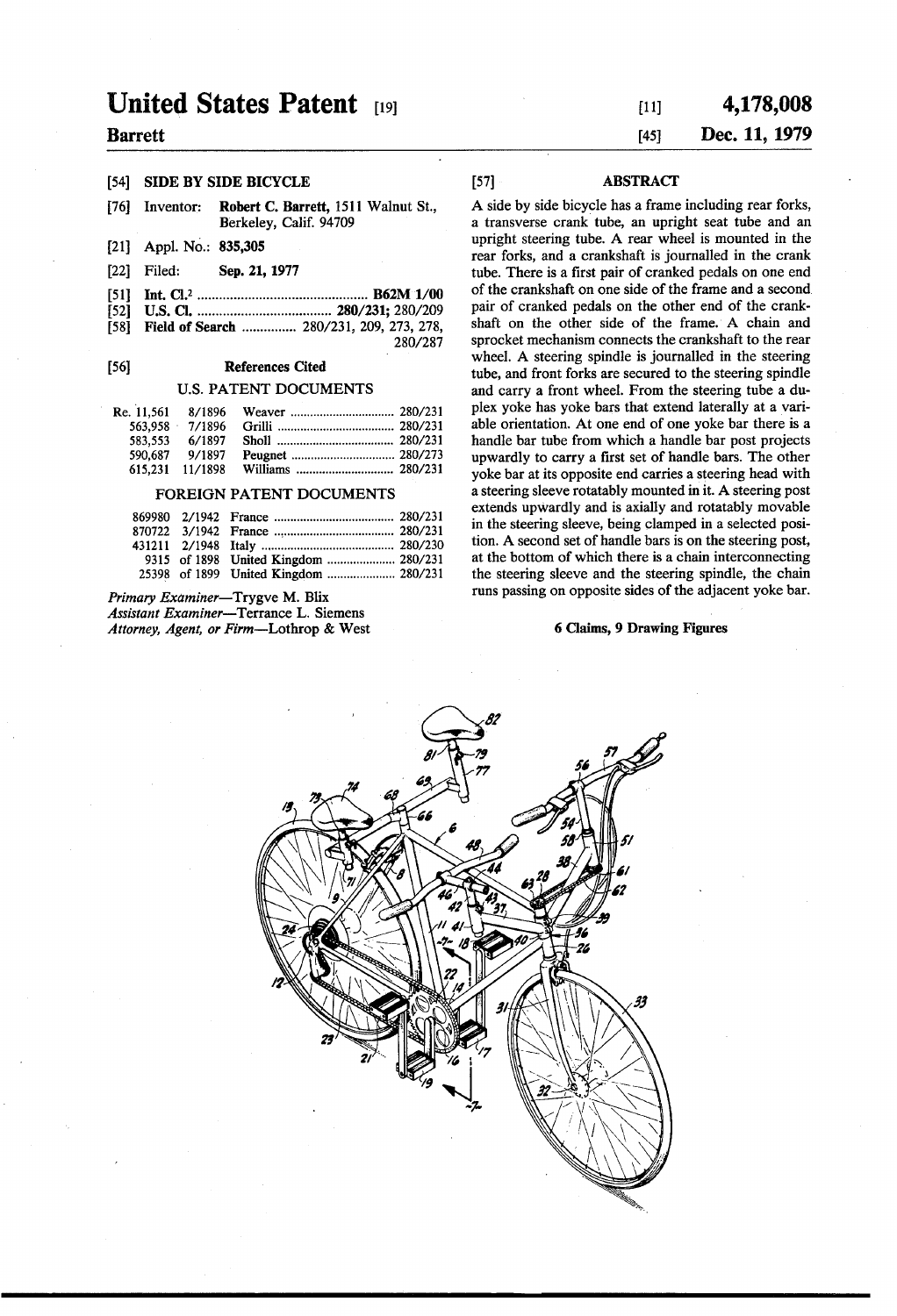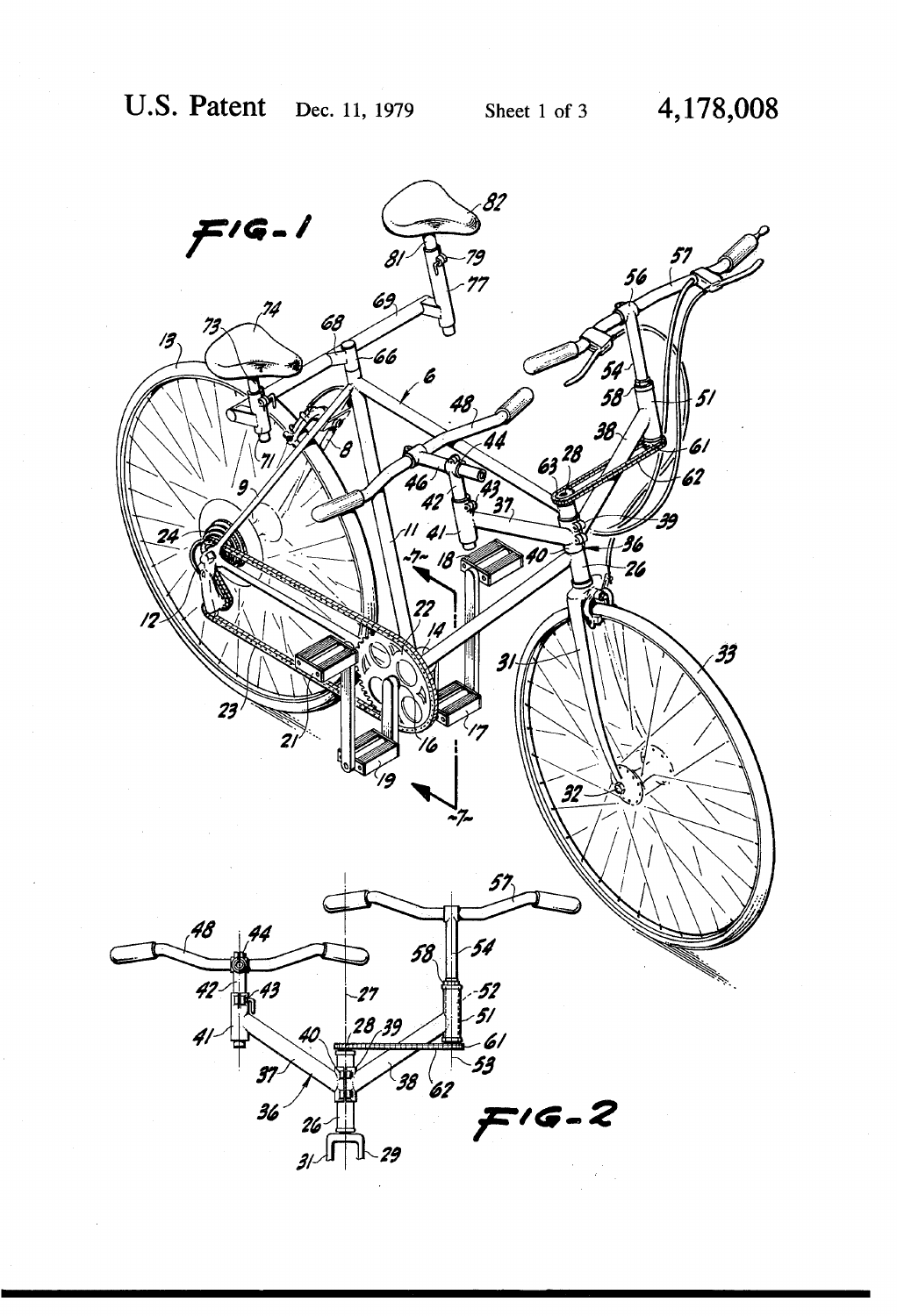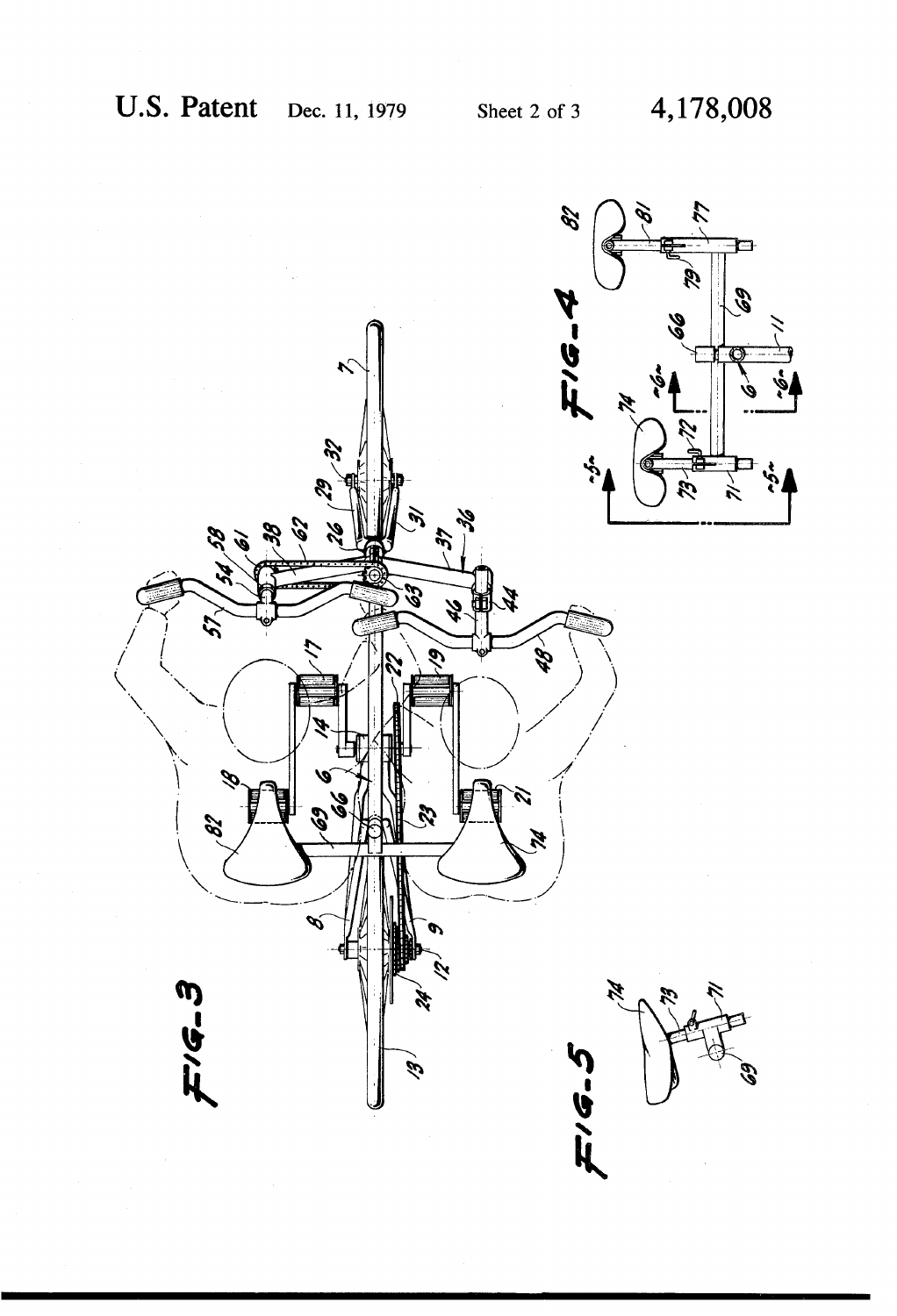U.S. Patent Dec. 11, 1979 Sheet 3 of 3 4, 178, 008



 $716.6$ 



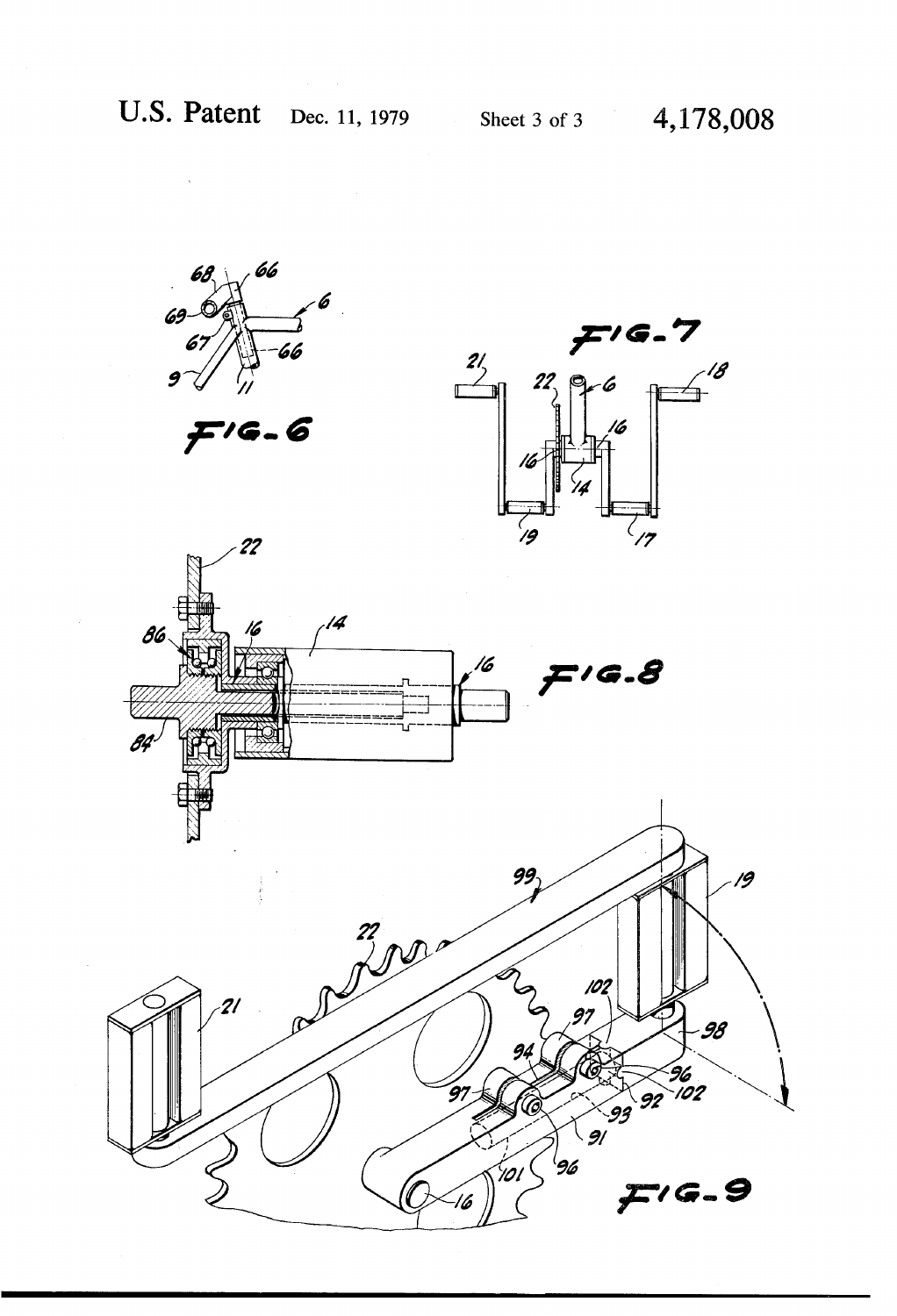# SIDE BY SIDE BICYCLE

# BRIEF SUMMARY OF THE INVENTION

In order for a bicycle to carry more than one person at a time, it has been customary in some instances to arrange the riders, in tandem and in other instances to arrange the riders side by side. This latter arrangement is in many respects preferred but has some difficulty in that the riders tend to have their centers of mass a sub stantial distance away from the median, vertical, longi tudinal plane of the bicycle and also tend to interfere with each other in the operation of the vehicle. To keep the centers of gravity close to the center of the machine and to arrange for little or no interference between the riders, it is presently arranged so that the riders' seats can be longitudinally staggered and maintained at dif ferent heights; and it is also arranged so that the handle bars can be set at different locations in a fore and aft direction and likewise at different heights. The riders, 20 although seated generally side by side, can be in effect vertically and longitudinally somewhat spaced apart so as partially at least to interfit transversely. This is particularly advantageous if the riders are disparate in size. ularly advantageous if the riders are disparate in size, skill or physical ability; e.g. should one of the riders be 25 or ratio-changing mechanisms between the crankshaft skill or physical ability; e.g. should one of the riders be 25 or ratio-changing mechanisms between the cra handicapped. The steering is preferably arranged to be done by one rider only with the other rider being given handle bars of a nonrotatable nature. The pedaling is provided for by two pairs of cranked pedals arranged provided for by two pairs of cranked pedals arranged nal plane of the vehicle. With this construction the riding is compact, well balanced, without interference and easy. 0

### BRIEF DESCRIPTION OF THE SEVERAL VIEWS OF THE DRAWING

FIG. 1 is an isometric view of aside by side vehicle constructed pursuant to the invention, many of the normally used auxiliary devices being omitted for clarity. 40

FIG. 2 is a partial front elevation of the structure illustrating the normal relationship of the handle bars from the approaching aspect.

FIG. 3 is a plan of the bicycle showing one arrange ment or spacing of the parts for close interfitting of the 45 riders without interference;

FIG. 4 is a detailed elevation from the approaching aspect, the view being taken in cross-section on a verti cal transverse plane as indicated by the line  $4-4$  of FIG. 1. 50

FIG. 5 is a detail showing one aspect of a saddle in side elevation, the plane of section being indicated by the line 5——5 of FIG. 4.

FIG. 6 is a detail in cross-section, the plane of which is indicated by the line 6-6 of FIG. 4. 55

' FIG. 7 is a view in transverse, vertical cross-section, the plane of which is indicated by the line 7-7 of FIG. 1, and illustrating the crank and pedal arrangement.

FIG. 8 is a cross-section of an alternative pedal ar  $60$ rangement.

FIG. 9 is an isometric perspective, portions being broken away, of a folding pedal arrangement.

# DETAILED DESCRIPTION

The present bicycle can be embodied in a large num- 65 ber of different ways and has successfully been incorporated in the form illustrated herein. In this arrangement there is provided a main frame 6 made up, as is custom

ary, from a number of light metal tubes connected to gether to form a rigidly braced central structure nor mally extending in a vertical longitudinal plane and symmetrical about a center line 7.

The frame includes a pair of rear forks 8 and 9 extend ing downwardly and rearwardly from an upright seat tube 11 and arranged to mount the axle 12 of a rear ground-engaging wheel 13 of the'customary kind.

Near the bottom of the seat tube 11 there is a trans versely extending crank housing 14. The housing 14 contains bearings in the usual fashion which rotatably support a transversely extending crankshaft 16. To one end of the crankshaft there is attached a pair of cranked pedals 17 and 18 arranged at equal radii from the rota tional axis of the crankshaft 16 and staggered with re spect to each other. Similarly, at the other end of the crankshaft there is another pair or set of cranked pedals 19 and 21 similarly arranged and coplanar with the pedals 17 and 18.

Associated with the crankshaft 16 and fast thereon is a driving sprocket 22 engaged by a chain 23 extending to a sprocket 24 united with the rear wheel 13. While it is customary to employ some relatively elaborate speed and the rear wheel, they are omitted herefrom for sim plicity.

respectively on opposite sides of the central, longitudi 30 stantially upright or slightly inclined axis 27, a steering Also included in the main frame 6 at the forward end thereof is a steering tube 26 that is aligned with a sub axis. Mounted in bearings within the steering tube is a steering spindle 28 rotatable about the axis 27 and below the bottom of the steering tube branching into front forks 29 and 31. Between them the forks carry an axle 32 on which a front wheel 33 is rotatable.

> Adjustably engaging the steering tube 26 externally is a yoke 36 preferably made up of two yoke bars 37 and 38. These are releasably held together by fastenings and half clamps 39 and 40. In this way the yoke 36 can be positioned with some small leeway in a vertical direc tion on the steering tube 26 and can be rotated around the axis 27 and then clamped on the tube 26 in a selected position. The yoke bar 37 extends laterally and up wardly from the half clamp 39 and terminates in a han dle bar tube 41 in which is rotatably and axially dis posed a handle bar post 42. The post 42 can be lifted and lowered or rotated at will and then be set and held in position by a clamp 43. The upper end of the handle bar post terminates in a clamp socket 44 extending generally fore and aft and effective to clamp a handle bar tube 46 which can be moved fore and aft and rotated, if desired. A\_ clamp 47 at the end of the tube 46 engages a first set of handle bars 48. The handle bars 48 are generally locked in any selected, adjusted position for comfort able gripping and have no effect to steer the vehicle.

In contrast, the yoke bar 38 extends laterally and upwardly from the half clamp 40 symmetrically with the member 37 but ends in a cylindrical steering head 51. Within the head 51 is a steering sleeve 52 mounted to rotate about an upright axis 53 generally parallel with the axis 27. Within the steering sleeve 52 is disposed a steering post 54 at the upper end carrying a clamp 56 within which a second set of handle bars 57 is disposed. The post 54 can be raised and lowered, as elected, and can be rotated with respect to the steering sleeve 52 and then held in selected position by a clamp 58 on the steering sleeve.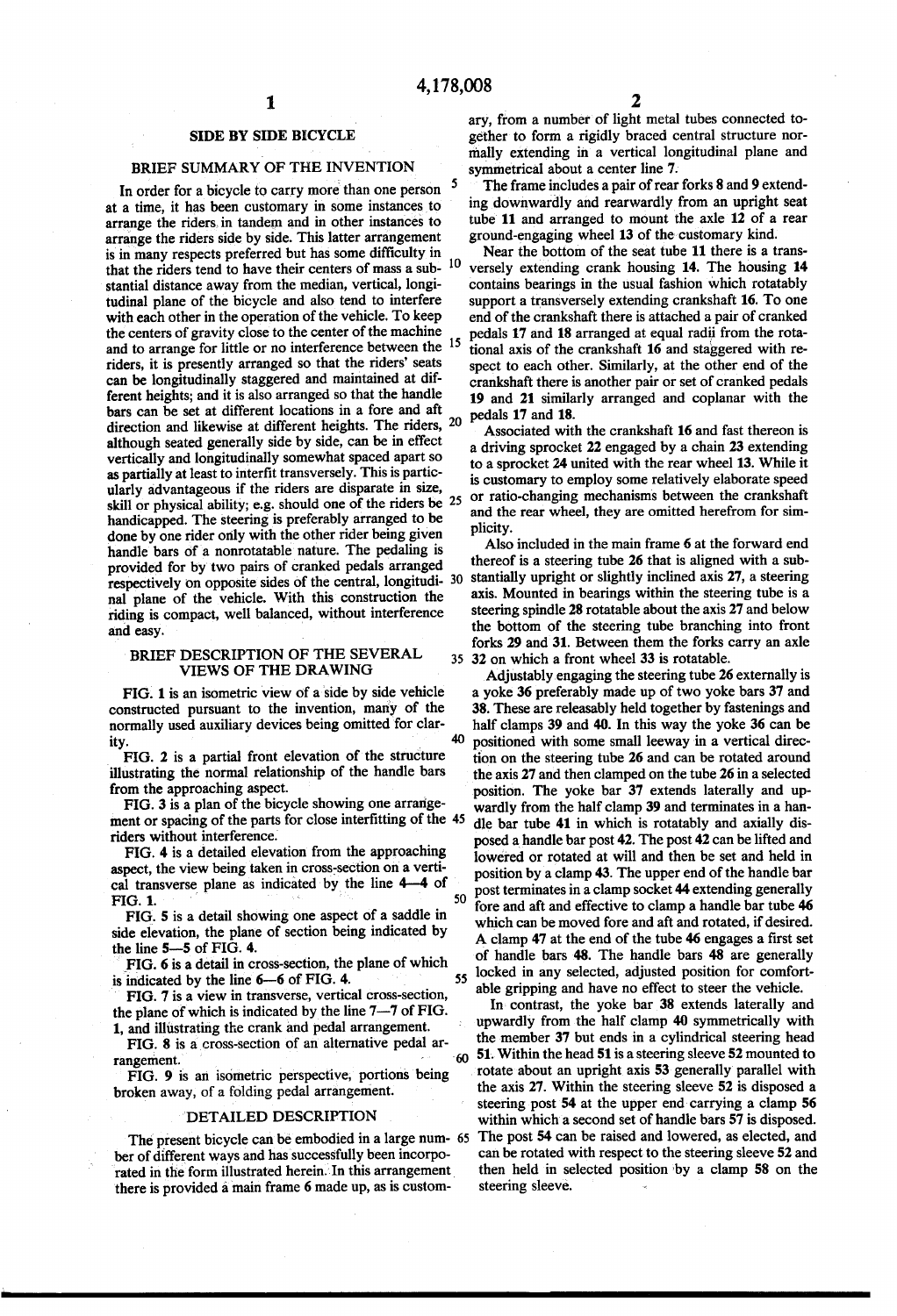The lower end of the steering sleeve projects below the steering head 51 and carries a sprocket 61 in engage ment with a chain 62. A sprocket 63 at the upper end of the steering spindle 28 is also engaged by the chain 62. A convenient arrangement is to have one run of the chain 62 pass the yoke bar 38 on the trailing side thereof and the other run of the chain pass the yoke bar 38 on the leading side thereof. With this arrangement a rider, utilizing the second set of handle bars 57, can easily rotate the steering sleeve in the steering head and 10 through the chain 62 produce a corresponding rotation of the steering spindle and the front forks so that the steering of the vehicle is accomplished by one of the riders only. With this arrangement, whenever the yoke 36 is rotated about the axis 27, the chain interconnection 5 causes the handle bar 57 to remain parallel to itself so that steering is always the same despite angular adjust ment.

Projecting upwardly from the seat tube 11 is a seat post 66 that can be raised and lowered and rotated and then held in set position by a clamp 67 (FIG. 6). The seat post has a rearwardly extending bracket 68 merging with a transverse bar 69. At one end the bar 69 carries a forwardly displaced clamp head 71 with a clamp fixture 72 thereon to receive the post 73 of a first saddle 74. 25 The saddle can be raised and lowered and also rotated and finally clamped. On the other side, the transverse bar 69 ends in a somewhat longer, forwardly displaced clamp tube 77 having a clamp 79 incorporated therewith and in engagement with a saddle post 81 support- 30 ing a second saddle 82.

With this arrangement the machine can be prepared for any service and for any pair of riders by first loosening the various clamps, axially moving and rotating the associated parts and then tightening the clamps to ar range the machine for use by the two momentarily intended riders. A convenient arrangement, often most satisfactory, is as shown in the plan view of FIG. 3. The relatively smaller rider is given the first saddle 74 and the larger rider the second saddle 82. To preclude inter- 40 ference between the riders and to seat them so that their adjacent shoulders and arms are staggered not only in a fore and aft direction but also in a vertical direction, the half clamps 39 and 40 of the yoke 36 are loosened. The wardly and rearwardly respectively from a central posi tion in order to place the smaller rider somewhat to the rear, for example. The half clamps are then tightened. Also the clamps 43 and 58 are loosened, the handle bar post 42 is lowered and the post 54 is raised and the clamps are tightened.

Similarly, the clamp 67 (FIG. 6) is loosened and the transverse bar 69 and the seat post 66 are rotated so that the first saddle 74 is to the rear of the second saddle 82 by a substantial distance. The clamping bolt 67 is then tightened. Finally, the seats 74 and 82 are lowered and raised respectively and also rotated to compensate for the rotation of the transverse bar. The seat positions may also compensate for the lateral or rotary inclination of the steering yoke, being either at the same angle or at 60 a greater or lesser angle in order to fit the preferences of the two riders.

When all of the adjustable members have been set and locked, the bicycle can readily be ridden with the two riders being close to the central plane so as to keep the 65. center of gravity accurately in the center portion of the machine. Both riders also have a fair position with re gard to the sets of pedals. The rider in the saddle 74

simply grasps the handle bars as a steady rest without any steering effort using them to help counteract the pedal force. The principal rider in the second saddle 82, for example, takes over the steering duties utilizing his handle bars in a proper position to clear the hands and handle bars of the passenger or guest rider. The steering handle bars 57 in any adjusted position of the yoke 36 remain parallel to themselves so the steering rider does not have to compensate for even substantial fore and aft differences in the positions of the posts 42 and 54. The adjustments tend to move the riders toward the center plane of the machine for better balance and also can be used to interfit or stagger the adjacent shoulders and arms for non-interference despite close transverse cou pling. Vertical variation of the adjustments also tends to interfit or stagger the arms and shoulders to reduce interference while maintaining close transverse cou pling. In this way the machine can be well used by riders of varying physiques and effectiveness, with a safe ride and with comfort and pleasure.

For most pairs of riders the usual arrangement is that both riders pedal synchronously and more or less equally. There are instances in which the riders' capa bilities are not equal or one rider should be favored perhaps due to courtesy or choice or perhaps due to disability or the like. To allow versatility in that factor, the pedal construction is made as shown in FIG. 8. The main pedal or crankshaft 16 journalled in the tubular housing 14 forming part of the frame has the usual direct connection to the pedals on one side; say, the left side, and to the sprocket. But on the other, right side the shaft 16 is not directly connected to the right pedals but is joined to their individual shaft 84 through an overrun ning or one way clutch 86 engaging in the forward direction of rotation. With this arrangement, the right hand rider can contribute to the propulsion or can re frain from doing so. This construction also gives an opportunity, if the left-hand rider is riding alone, to tie or catch the right-hand pedals in a horizontal position and so more easily avoid ground interference during sharply leaning right turns.

first and second sets of handle bars are moved for-45 aboard other vehicles or for storage or shipping or like In some cases there is a distinct advantage in com pacting or reducing the overall transverse width of the side by side bicycle especially for ready transport purposes. When transverse compactness is important there is used a construction, as shown in FIG. 9, in which the pedal projection is substantially minimized. The sprocket 22 is as before but both cranks 91, fixed to the crankshaft 16, are especially formed. Each has a transverse end 92 from which a bore 93 extends into the crank. The crank is also formed with a slot 94 open to the bore. One or more bolts 96 pass through one or more bosses 97 on the crank. A separate crank end 98 carries the remaining pedal and crank structure 99 and has a rod 101 received in the bore 93. When the bolts 96 are loose, the end 98 and the attached pedal structure 99 can be revolved between a working position with the pedal structure projecting or a compact position with the pedal structure disposed close to the plane of the sprocket 22. The bolts 96 are easily tightened in either position to hold the pedal structure in the desired loca tion. A detent tooth 102 can can fit a similarly contoured slot end or a notch in the crank 91 to assist in holding the crank structure in either extreme position.

> The pedal structures on both sides can be rotated into their compact position. The yoke 36 can be loosened and the yoke bars brought as nearly as possible into the

> > it